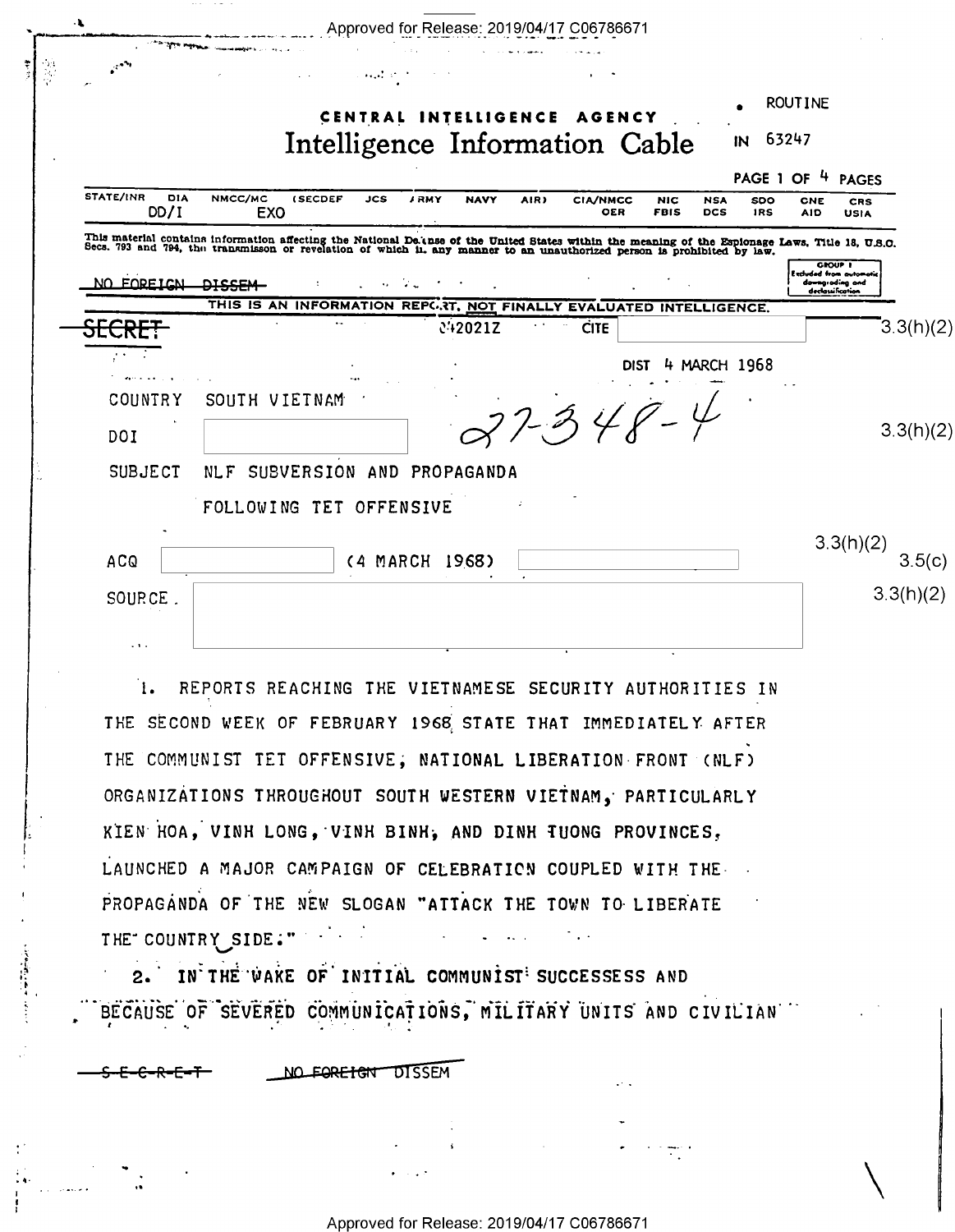|                  |                                                                | 63247<br>$\overline{M}$     | 3.3(h)(2) |
|------------------|----------------------------------------------------------------|-----------------------------|-----------|
|                  |                                                                | PAGE 2 OF 4<br><b>PAGES</b> |           |
| (classification) | FOREIGN DIBSEM<br>(dissem controls                             |                             |           |
|                  | ADMINISTRATIONS IN MANY RURAL AREAS OF THESE PROVINCES         |                             |           |
|                  | PARTICULARLY, SUCCUMBED TO COMMUNIST PROPAGANDA AND            |                             |           |
|                  | SURRENDERED TO THE VIET CONG (VC). THE COMMUNISTS IMMEDIATELY  |                             |           |
|                  | SET ABOUT ESTABLISHING "LIBERATION COMMITTEES" AND "COMMITTEES |                             |           |
|                  | OF PEACE AND UNION" WITH THE FORCED PARTICIPATION OF VILLAGE   |                             |           |
|                  | NOTABLES AND MEMBERS OF THE OLD VILLAGE COUNCILS.              |                             |           |
|                  |                                                                |                             | 3.3(h)(2) |
|                  |                                                                |                             |           |
|                  |                                                                |                             |           |
|                  |                                                                |                             |           |
|                  |                                                                |                             |           |
|                  |                                                                |                             |           |

5. THE VIETNAMESE SECURITY SERVICES ESTIMATE THAT THE COMMUNIST PLAN OF ACTION IS NOW AS FOLLOWS:

A. THE TET OFFENSIVE WAS IN THE MAIN A DEMONSTRATION OF FORCE, DESIGNED AS A SHOCK TO FACILITATE FUTURE POLITICAL AND MILITARY ACTIVITY.

B. CURRENT NLF TACTICS ARE BASED ON THE EXPERIENCE OF THE CHINESE COMMUNIST ARMY AGAINST THE JAPANESE IN 1959/1940.

 $\lambda_{\rm obs}$  . The interaction of the interaction of the interaction of the interaction of the interaction of the interaction of the interaction of the interaction of the interaction of the interaction of the interaction of

NO FOREIGN DISSEM

فممدد

 $a \to b^+$  and  $b$  for the distribution  $a \wedge b^-$  . For  $a \wedge a^-$  , the same of the other distribution  $a \wedge b^-$  . The same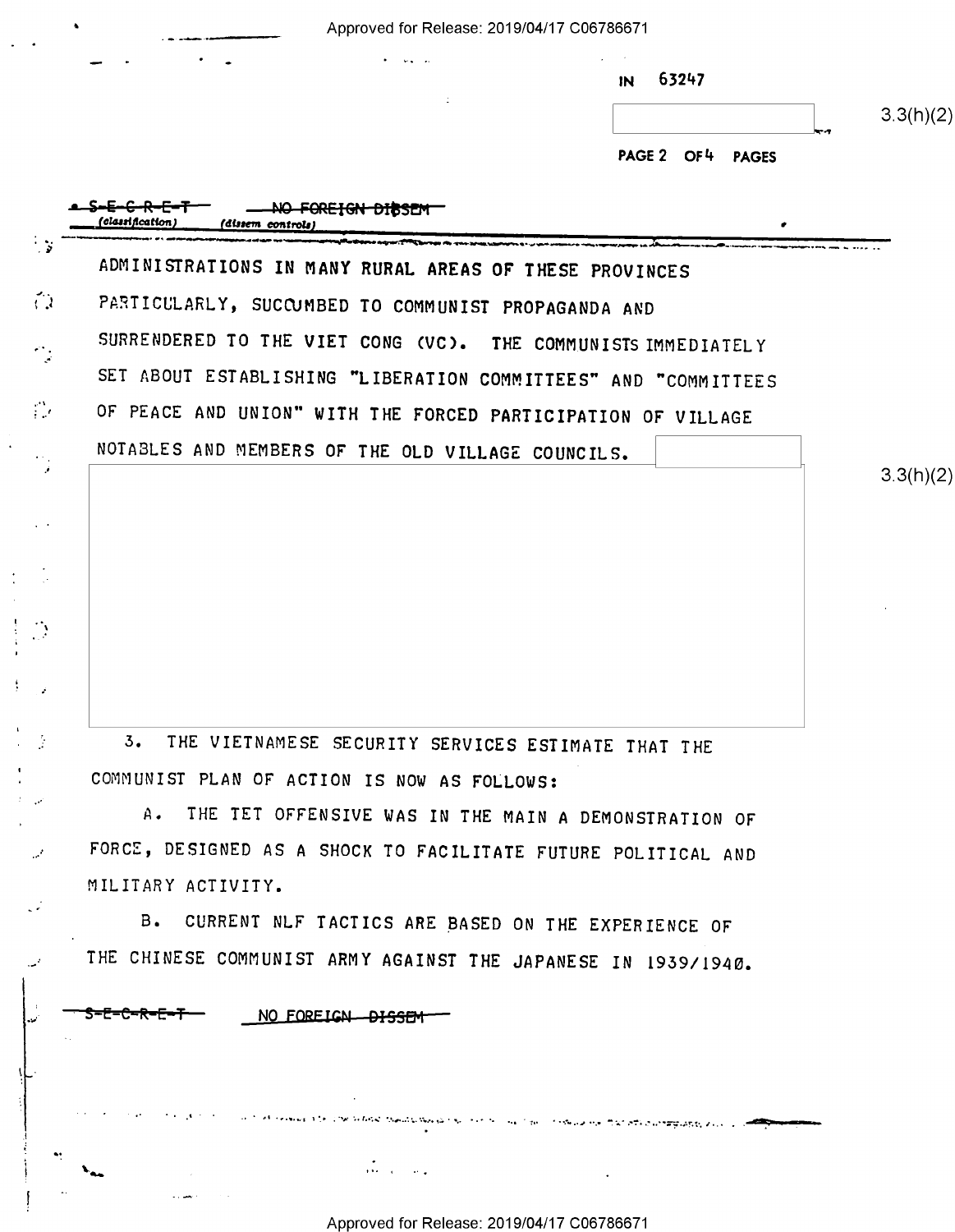Approved for Release: 2019/04/17 C06786671

| $\frac{1}{1}$ 10 $\frac{1}{10}$ 63247 |
|---------------------------------------|

 $3.3(h)(2)$ 

PAGE 3 OF 4 PAGES.  $348$ 

| ╶ <del>ऽ-E-C-R-E-T</del> | NO FORETGN DISSEM |
|--------------------------|-------------------|
| (classification)         | (dissem controls) |

مشحم

U. IHE WHOOK VU UDUCULLUE 10 ULEMBLI DIMIEU IN INC SLOGAN "ATTACK THE TOWN (S) TO LIBERATE THE COUNTRYSIDE."

D. DISPOSITIONS ARE ALREADY BEING MADE TO FORM STREET GUERRILLA GROUPS IN THE TOWNS, ON SECRET ARMY LINES.

E. THE VC RECRUITING BASE IN EACH TOWN HAS BEEN SIGNIFICANTLY WIDENED.

F. IN THE CAPITAL, THE VC WILL ATTEMPT TO ESTABLISH STREET LIBERATION COMMITTEES TO WORK UNDER THE SAIGON GIA DINH LIBERATION COMMITTEE FOR BOTH MILITARY AND POLITICAL PURPOSES.

G. COMMUNIST EFFORTS TO LEVY TAXES IN URBAN AREAS WILL BE INTENSIFIED.

H. THE BLACKLISTING OF GOVERNMENT OF VIETNAM (GVN) OFFICIALS TO BE DEALT WITH AFTER THE COMMUNIST VICTORY WILL BE FURTHER EXTENDED.

I. WHEREVER POSSIBLE, "COMMITTEES OF PEACE AND UNION" WILL BE ESTABLISHED.

|             | WILL DE COLADOYOURS. |                                  |                     |                                         |  |
|-------------|----------------------|----------------------------------|---------------------|-----------------------------------------|--|
|             |                      |                                  |                     |                                         |  |
|             |                      |                                  |                     |                                         |  |
|             |                      |                                  |                     |                                         |  |
|             |                      | $\sim 10$                        |                     |                                         |  |
|             |                      |                                  |                     |                                         |  |
| $S-E-E-E-F$ |                      | NO FOREIGN DSSEM                 |                     |                                         |  |
|             |                      | <b>Service</b> St.<br>$\sim 100$ | $\bullet$<br>$\sim$ | $\bullet\bullet$<br><b>Sales Street</b> |  |
|             |                      |                                  |                     |                                         |  |
|             |                      | $\ddot{\cdot}$                   |                     |                                         |  |

 $3.3(h)(2)$ 

Approved for Release: 2019/04/17 C06786671